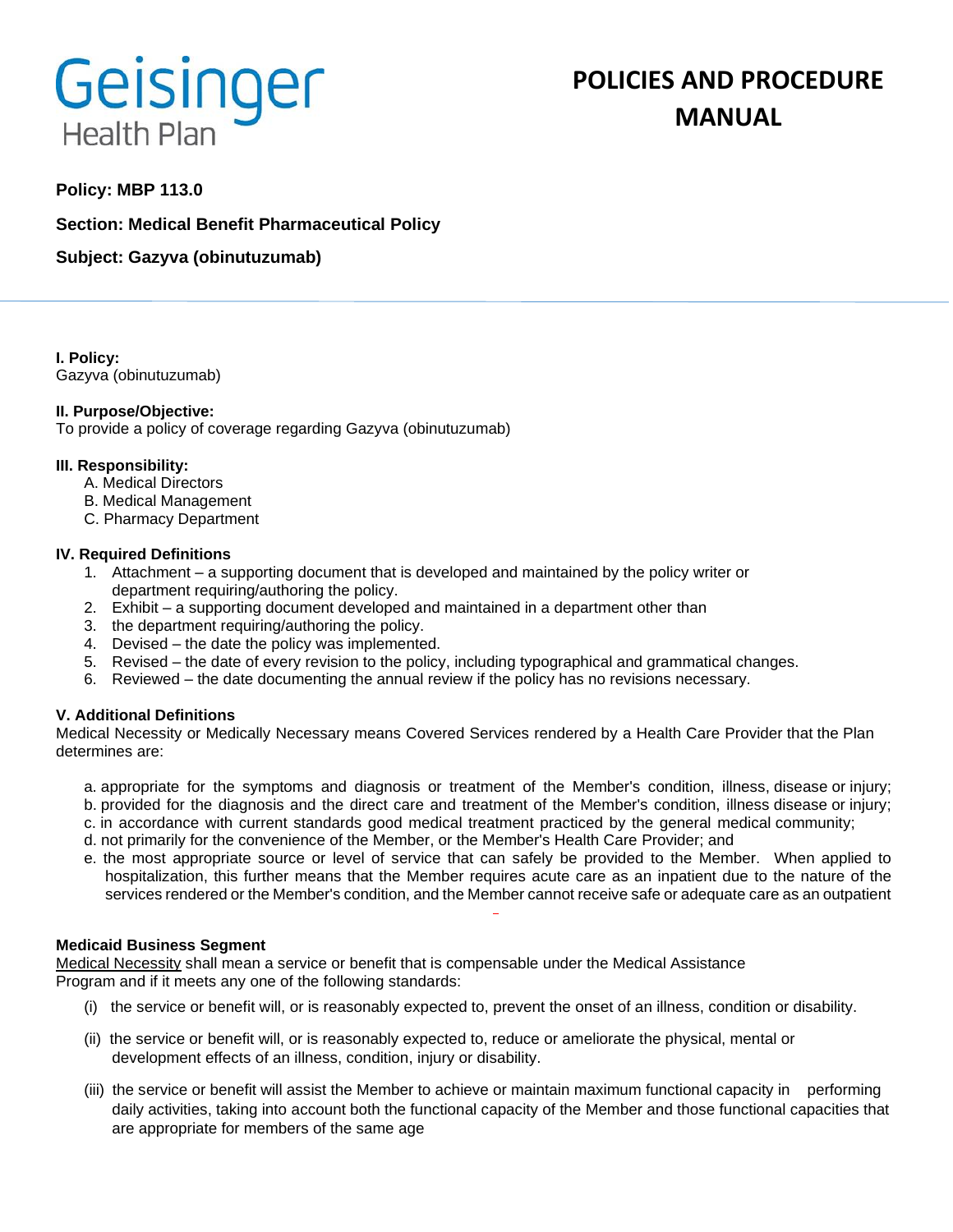# **DESCRIPTION:**

Gazyva (obinutuzumab) is a monoclonal antibody that targets CD20 antigen that is expressed on the surface pf pre-B and mature B-cell lymphocytes.

# **CRITERIA FOR USE: Requires Prior Authorization by Medical Director or Designee**

Gazyva (obinutuzumab) will be considered medically necessary when all of the following criteria are met:

### **1. Chronic Lymphocytic Leukemia**

- Prescribed by a hematologist/oncologist; **AND**
- Medical record documentation of previously untreated chronic lymphocytic leukemia; **AND**
- Medical record documentation that Gazyva will be used in combination with chlorambucil

**AUTHORIZATION DURATION for CLL:** Initial approval will be for 12 months or less if the reviewing provider feels it is medically appropriate. Subsequent approvals will be for an additional 12 months or less if the reviewing provider feels it is medically appropriate and will require medical record documentation of continued disease improvement or lack of disease progression. The medication will no longer be covered if patient experiences toxicity or worsening of disease.

#### **2. Follicular Lymphoma**

- Medical record documentation of a diagnosis of follicular lymphoma **AND**
	- For first line therapy:
		- o Medical record documentation of previously untreated stage II bulky, III or IV follicular lymphoma **AND**
		- $\circ$  Medical record documentation that Gazyva will be used in combination with chemotherapy **OR**
		- $\circ$  Medical record documentation that the patient has achieved at least a partial remission of stage II bulky, III, or IV follicular lymphoma if previously treated with at least 6 cycles of Gazyva in combination with chemotherapy **AND**
		- o Medical record documentation that Gazyva will be used as monotherapy
	- For second line or subsequent therapy:
		- $\circ$  Medical record documentation that the patient has relapsed after, or is refractory to, a rituximabcontaining regimen **AND**
		- $\circ$  Medical record documentation that Gazyva is being used in combination with bendamustine **OR**
		- $\circ$  Medical record documentation that the patient achieved a complete response, partial response, or has stable disease after at least 6 cycles of Gazyva in combination with bendamustine **AND**
		- o Medical record documentation that Gazyva will be used as monotherapy.

**\*Note:** In clinical trials for the treatment of stage II bulky, III or IV follicular lymphoma chemotherapy was defined as: CHOP (cyclophosphamide, doxorubicin, vincristine and prednisone); CVP (cyclophosphamide, vincristine and prednisone); or bendamustine

**AUTHORIZATION DURATION for follicular lymphoma:** Initial approval will be 6 months for this indication. The following criteria should apply to reauthorization requests for Gazyva:

- Medical record documentation that the patient achieved a complete response, partial response, or has stable disease after 6 cycles of Gazyva + bendamustine therapy OR after 6 cycles of Gazyva + chemotherapy **AND**
- Documentation that Gazyva will be used as monotherapy.

Subsequent authorization duration should be 24 months as data does not extend past this point.

#### **LINE OF BUSINESS:**

**Eligibility and contract specific benefit limitations and/or exclusions will apply. Coverage statements found in the line of business specific benefit document will supersede this policy.**